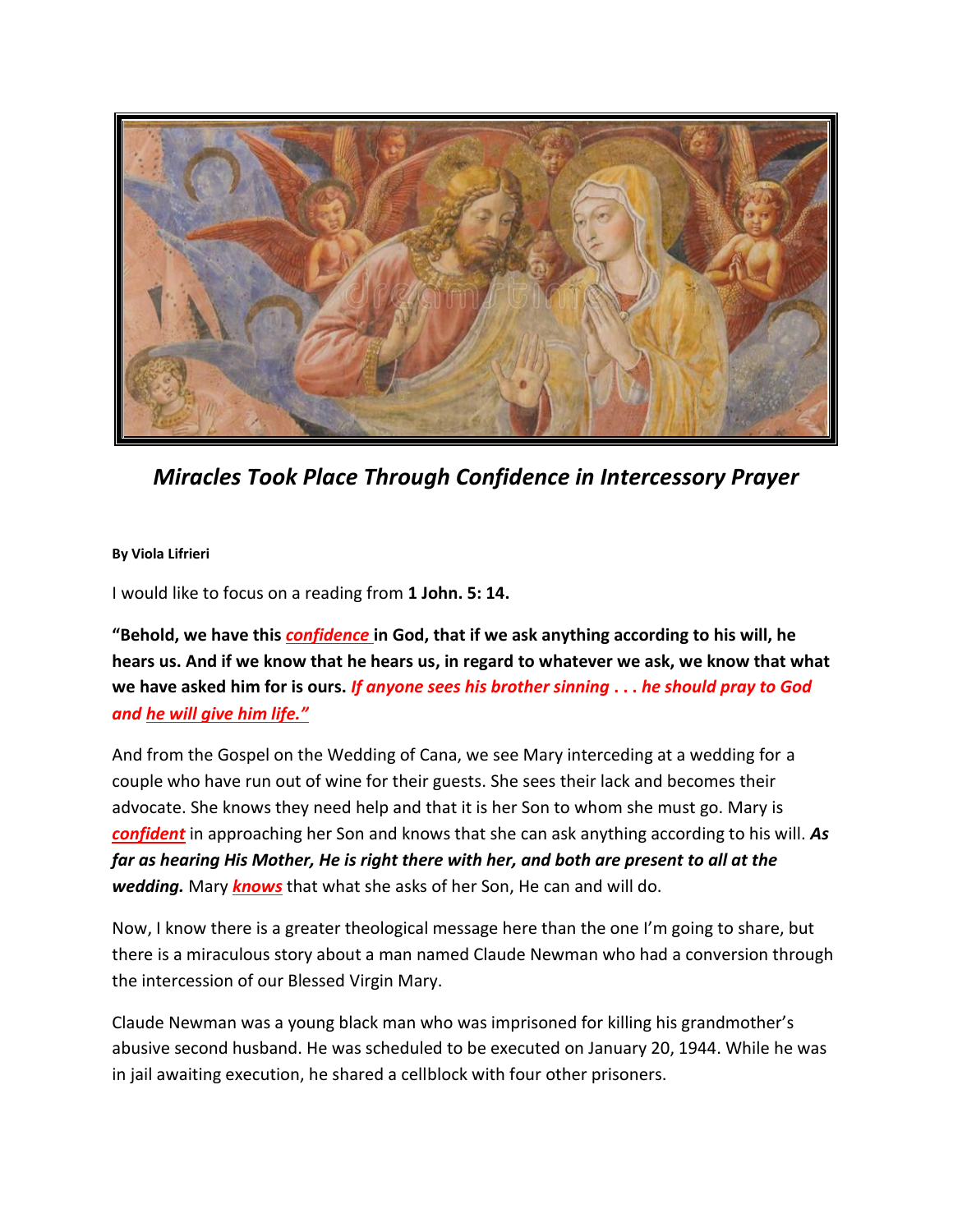One day Claude had noticed a medal around the neck of one of his cell mates. He inquired as to what it was. The prisoner he was speaking to, pulled the medal off his neck and threw it to the floor.

Claude felt drawn to it, picked it up and put it on, not knowing whose image was on it. (Today we know it was the Miraculous Medal of Mary)

That night, while sleeping, Claude was awakened by a touch upon his wrist. Startled, He saw what he explained as **"the most beautiful Woman that God ever Created."** Shaken, and thinking he had seen a ghost, he started screaming that he wanted a Catholic priest.

The following morning Fr. O'Leary came to visit Claude and the four other men that shared his cellblock. All asked the priest for religious instruction in the Catholic faith. Many more in the prison also sought religious instruction. After a time of instruction, Claude and the others were received into the Catholic Church.

The January 20<sup>th</sup> date had arrived, and Claude was ready to die, but at the last minute he had received a two week stay of execution. He was deeply grieved, and asked: "What have I done wrong these past weeks that God would refuse me my going home?" Fr. O'Leary felt inspired to share with Claude that "Maybe Our Blessed Mother wants you to pray for the conversion of a prisoner named James Hugh's, who had no love for God or man." For the next two weeks Claude generously offered his sacrifice and prayers for his fellow prisoner. On Feb. 4 Claude was put to death by the electric chair. Father O'Leary testified: "I've never seen anyone go to his death as joyfully and happily."

On May 14, 1944 James Hugh's was executed. But what took place just before the execution, was something very miraculous. Minutes before the execution James called out, "Sheriff, get me a priest!" Fr. O'Leary came into the room and heard James' confession and he received an instant conversion of his soul through the intersession of Claude and the Blessed Virgin Mary.

(As I paraphrase this verse from 1 John) Claude Newman came to a place of "*confidence* in God, that if he asked anything according to God's will, God would hear him. And believing this, he knew that what he was asking of God for James would be his." As Mary believed when she asked Jesus to save the day, so to speak, at the Wedding of Cana, Claude believed that God would answer his prayer for James. *Jesus' gift of salvation is offered to all*; and, through the intercession of Claude and Mary, James repented and received the gift of eternal life, not eternal torment.